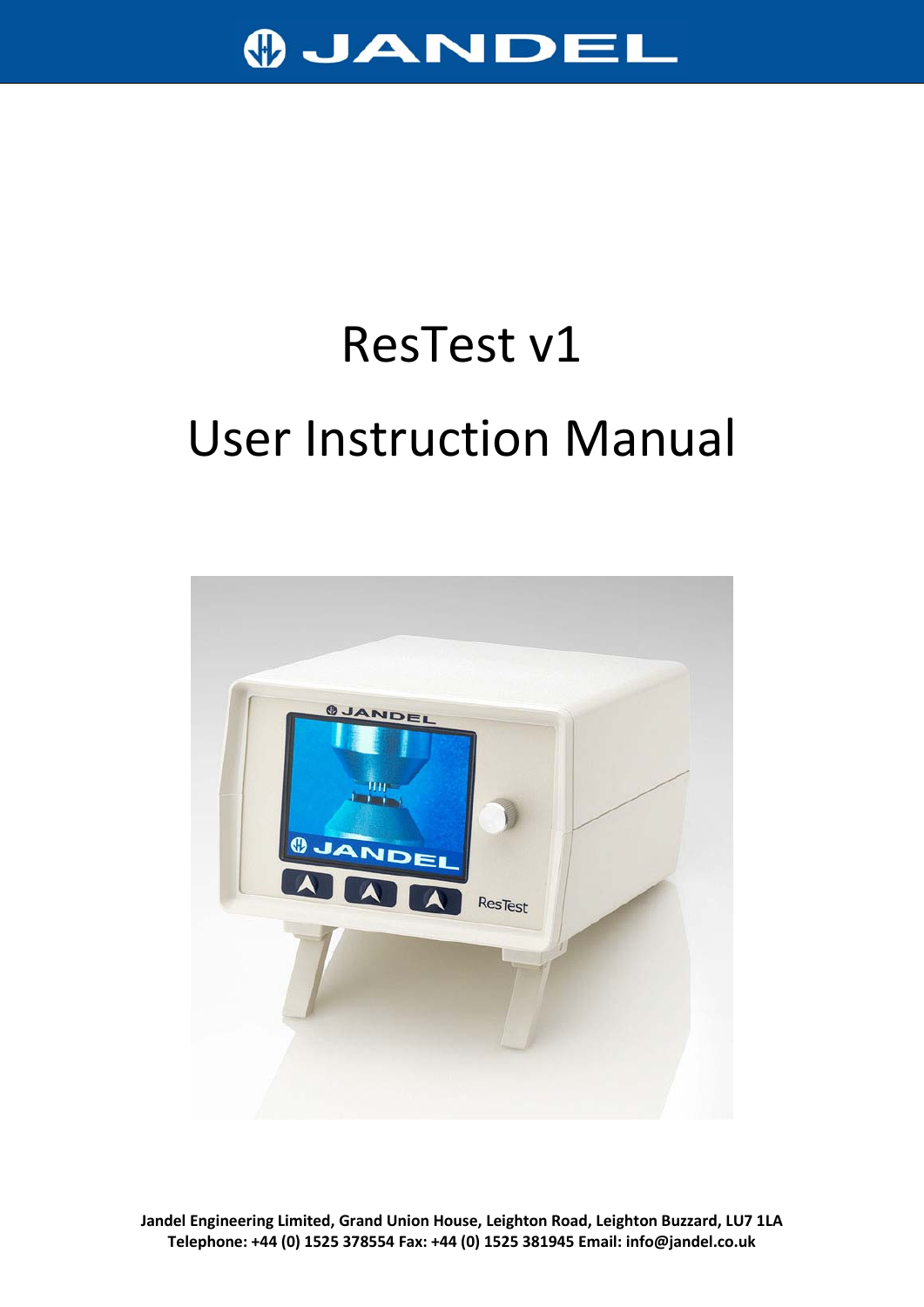## **Contents**

| $\textbf{Setting}.\textcolor{red}{\textbf{}}\textcolor{red}{\textbf{}}\textcolor{red}{\textbf{}}\textcolor{red}{\textbf{}}\textcolor{red}{\textbf{}}\textcolor{red}{\textbf{}}\textcolor{red}{\textbf{}}\textcolor{red}{\textbf{}}\textcolor{red}{\textbf{}}\textcolor{red}{\textbf{}}\textcolor{red}{\textbf{}}\textcolor{red}{\textbf{}}\textcolor{red}{\textbf{}}\textcolor{red}{\textbf{}}\textcolor{red}{\textbf{}}\textcolor{red}{\textbf{}}\textcolor{red}{\textbf{}}\textcolor{red}{\textbf{$ |
|-------------------------------------------------------------------------------------------------------------------------------------------------------------------------------------------------------------------------------------------------------------------------------------------------------------------------------------------------------------------------------------------------------------------------------------------------------------------------------------------------------|
|                                                                                                                                                                                                                                                                                                                                                                                                                                                                                                       |
|                                                                                                                                                                                                                                                                                                                                                                                                                                                                                                       |
|                                                                                                                                                                                                                                                                                                                                                                                                                                                                                                       |
|                                                                                                                                                                                                                                                                                                                                                                                                                                                                                                       |
|                                                                                                                                                                                                                                                                                                                                                                                                                                                                                                       |
|                                                                                                                                                                                                                                                                                                                                                                                                                                                                                                       |
|                                                                                                                                                                                                                                                                                                                                                                                                                                                                                                       |
|                                                                                                                                                                                                                                                                                                                                                                                                                                                                                                       |
|                                                                                                                                                                                                                                                                                                                                                                                                                                                                                                       |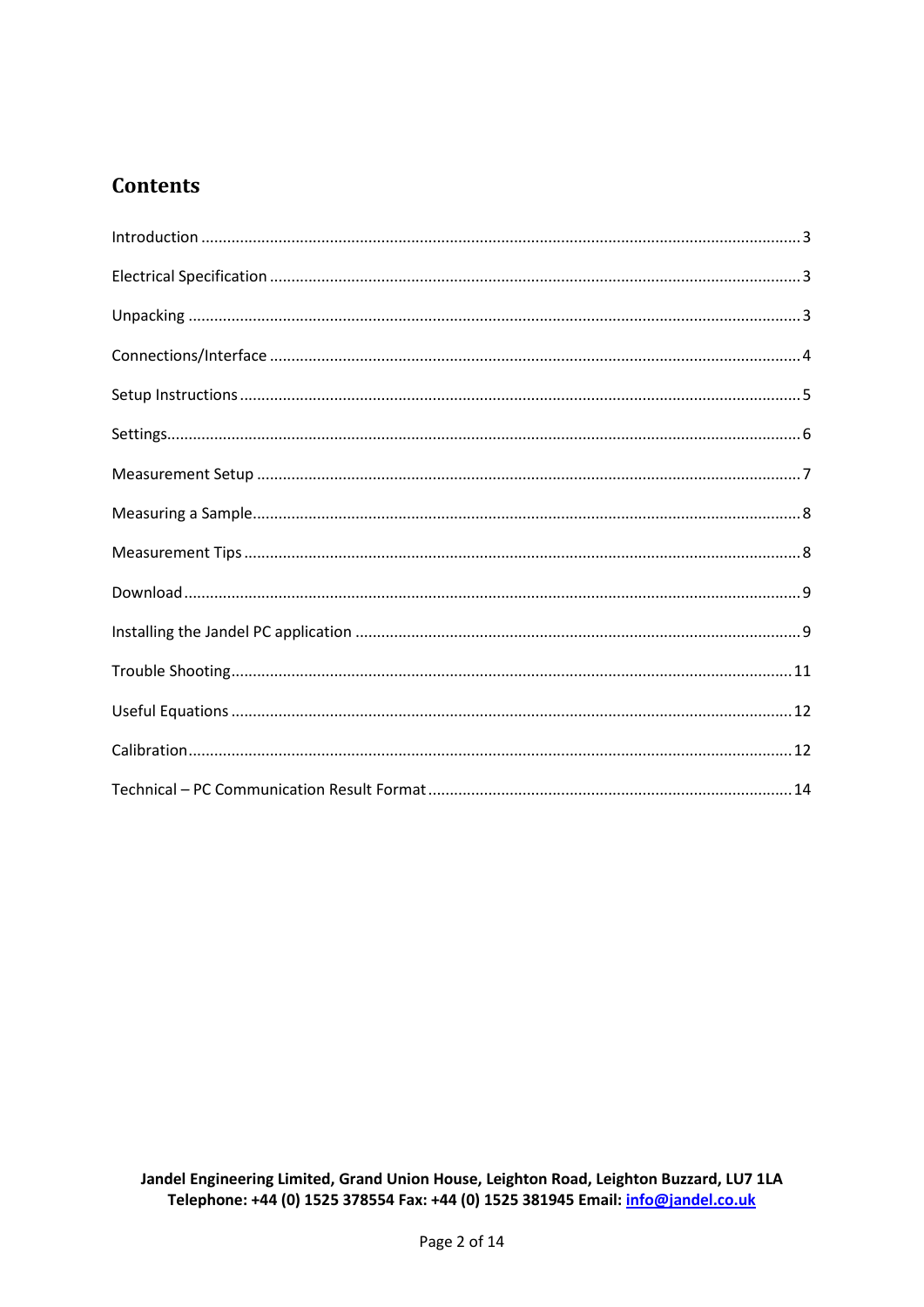# <span id="page-2-0"></span>**Introduction**

The ResTest is a combined constant current source and digital voltmeter, which has been designed to be used with four point probe equipment to produce resistivity measurements. The unit supplies a constant current and can display resultant voltage sheet resistance and volume resistivity.

# <span id="page-2-1"></span>**Electrical Specification**

|                                          | Min | <b>Max</b>        |
|------------------------------------------|-----|-------------------|
| Voltage range (1x Gain)                  | 0v  | 4v                |
| Voltage range (100x Gain)                | 0v  | 0.040mV           |
| <b>Applied Current</b>                   | 1uA | 10 <sub>m</sub> A |
| Accuracy                                 |     |                   |
| Ohms / $\square$                         |     |                   |
| No of Measurement Results (Internal)     | 0   | 99                |
| No of Measurement Results (External USB) | 0   | No set limit      |

# <span id="page-2-2"></span>**Unpacking**

You will find the follow upon unpacking your new ResTest unit:

- A ResTest Unit
- An external power supply
- USB lead
- A CD-ROM containing USB driver and PC software for result capture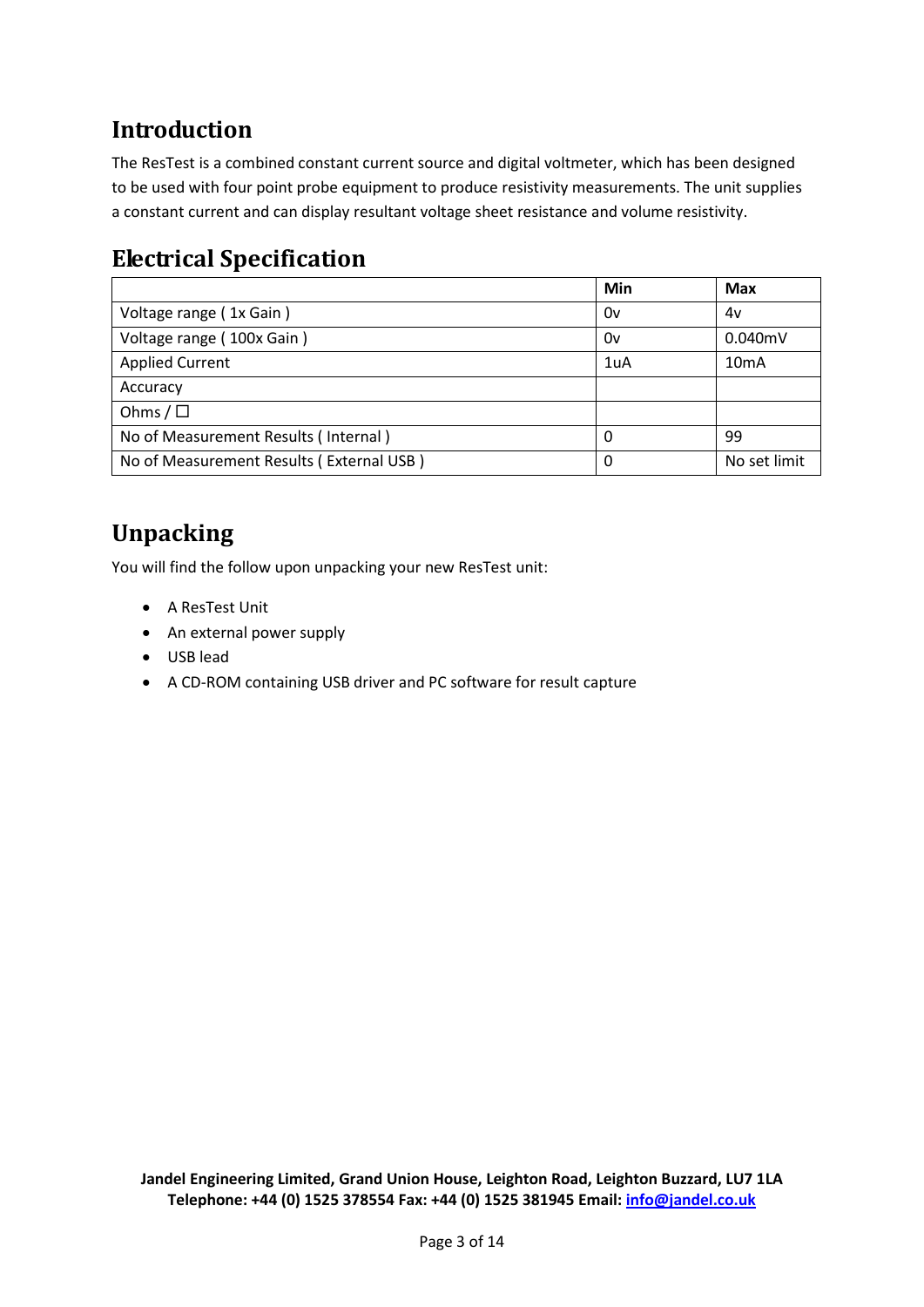# <span id="page-3-0"></span>**Connections/Interface**



On the back of the ResTest unit you will find all of the external connections. The USB A socket is intended for memory stick use only. Memory sticks must be formatted with FAT16 or FAT32 filing systems, NTFS or other file systems are not supported.



There are three multi function push buttons under the screen. The action performed by pressing a button varies, each screen will display a text above the button, pressing it performs that action.

In addition there is a rotary dial which can be rotated clockwise and anti clock wise without limit. The rotary dial also acts as a button and can be pushed in. The action performed when pushing the rotary dial in varies but is generally used for changing the active selection or modifying values.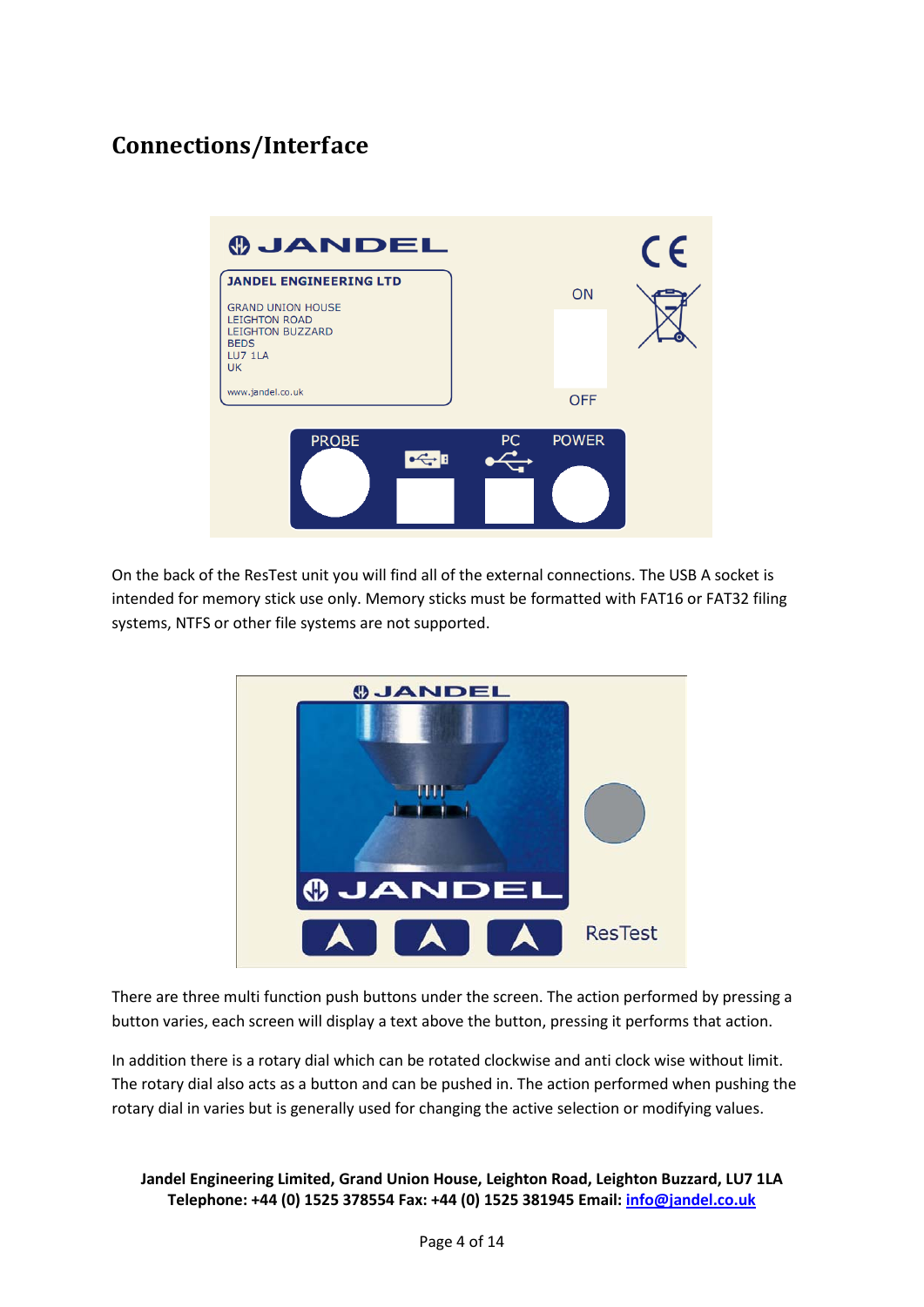## <span id="page-4-0"></span>**Setup Instructions**

- Plug your ResTest unit in to the power supply
- Attach your Jandel 4 point probe
- Power up the device using the power switch on the rear of the unit

Whilst powering up the ResTest it will perform its own self calibration and test against its internal precision reference resistors. While it is doing this you will hear a series of relay clicks, once the splash screen has disappeared the unit will display the main menu and is ready to use.



Main menu screen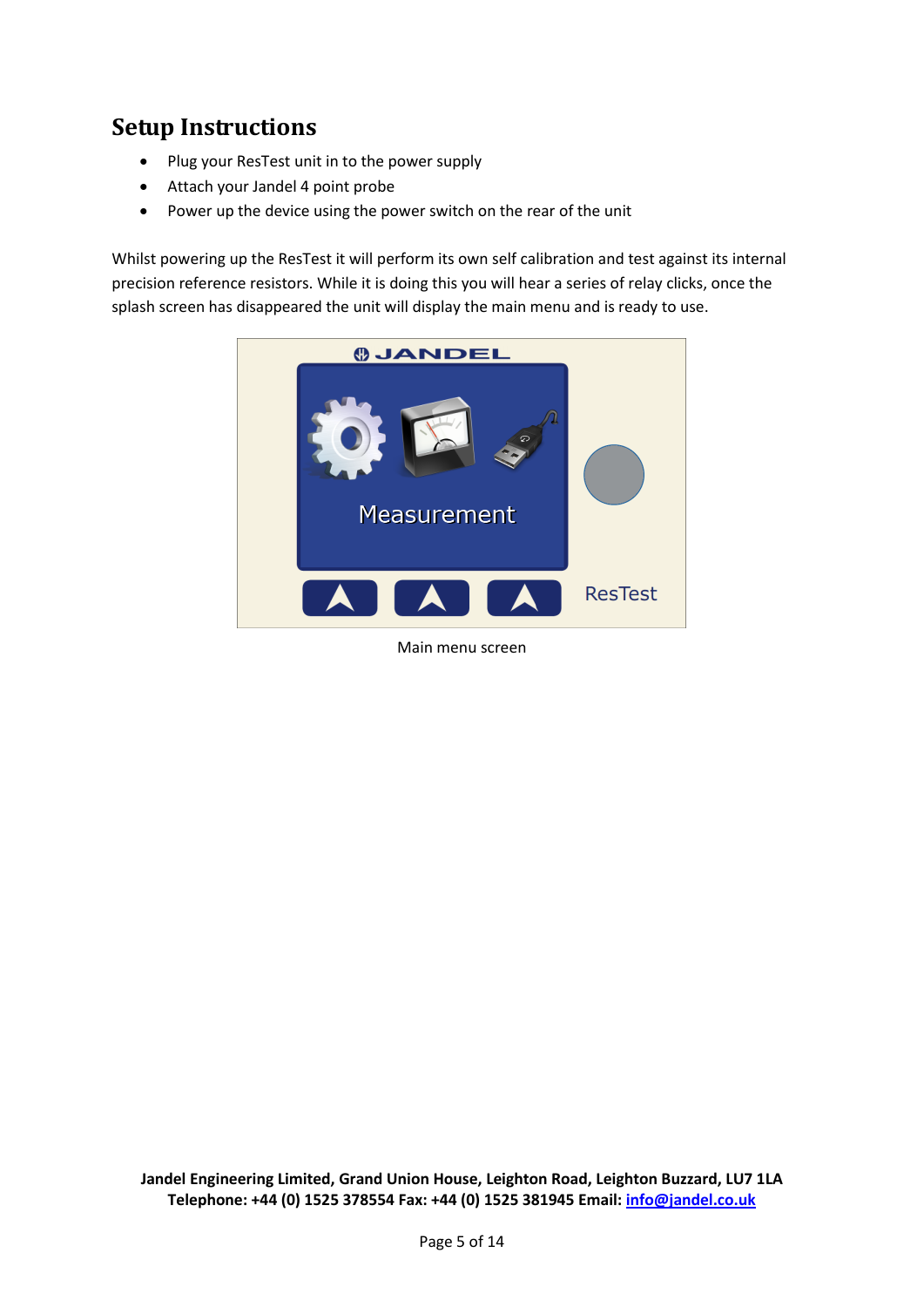# <span id="page-5-0"></span>**Settings**

The ResTest has 6 option screens; each option screen is selected using the rotary dial.

## Set time

The ResTest has an internal real time clock and calendar. This setting screen lets you set the clock and switch the date format between UK and USA.

To set the clock, press the "Set" button. A green up & down arrow will flash above the part of the date/time you can modify. To modify the value operate the rotary dial clockwise to increment and anti-clockwise to decrement. To move on to the next value push the rotary dial in. When the time and date are correct press the "Save" button.

Please note the calendar will account for leap years and the number of days in a month but doesn't auto adjust for daylight savings time and you will have to adjust the clock manually.

## Factory Defaults

Restore the unit to factory default settings

## Set Brightness

Change the brightness of the screen, operate the rotary dial to increase and decrease the brightness. When you're happy with the brightness level press the "Save" button.

## Wafer thickness

Used to change the default wafer thickness that will be used. To modify the wafer thickness press the button "Change" now operate the rotary dial to modify the value, pressing the button "Next Unit" allows smaller adjustment. Once you have the thickness you require press the "Accept" button.

## Probe type

There are 6 different probe spacing configurations to choose from: 0.500mm , 0.635mm , 1.000mm , 1.016mm , 1.270mm & 1.591mm

Operate the rotary encoder to select the default spacing of you probe. Using the "Probe Type" button you can switch between "Linear Array" and "Square Array".

When complete press the "Accept" button.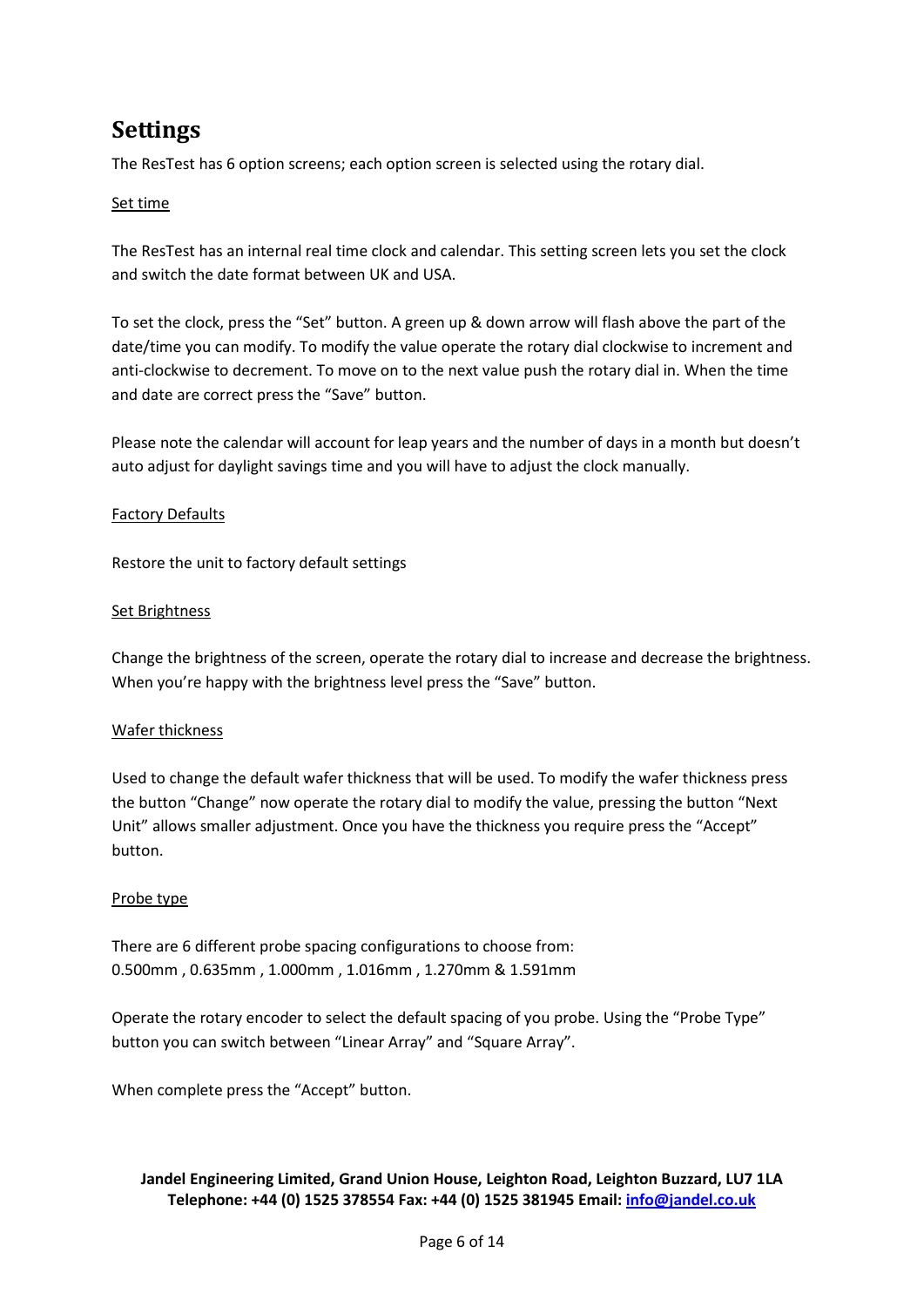## Correction factor

You can add a correction factor to the measured voltage using this screen. The measured voltage is multiplied by this value before calculating the results.

Press the "Change" button to begin modifying the correction value using the rotary encoder. Each press of the "Next unit" button allows finer adjustment of the correction factor. When complete press the "Accept" button.

## <span id="page-6-0"></span>**Measurement Setup**

There are 4 types of measurement

- Sheet Resistance Primary measurement value is display in Ohms/Square
- Wafer Resistivity Primary measurement value is display in Ohms/Cm
- Volume Resistivity Primary measurement value is display in Ohms/Cm
- Ohms Resistance Primary measurement value is display in Ohms

All four perform the same measurement but present the most appropriate result unit for the type of measurement you are performing.

When selecting a "Wafer Resistivity" the ResTest will ask for the wafer thickness of the sample you are about to measure. By default the ResTest will use the value you have defined under the settings menu. You can modify this by pressing the "Change" button and operating the rotary dial.

For "Volume Resistivity" measurement the ResTest will ask for the wafer thickness and the probe spacing. To select the probe spacing use the rotary dial, press the "Accept" button when done. The next screen lets you set the wafer thickness as before.

These settings are not remembered and each time you start a measurement the defaults set up via the settings menu are used.

While in measurement mode the rotary dial changes the applied current, pushing it in changes the applied current range. There are 3 current ranges,

- 0.5mA to 10mA
- 10uA to 100uA
- $\bullet$  1uA to 10uA

Each push of the rotary dial jumps to the next current range.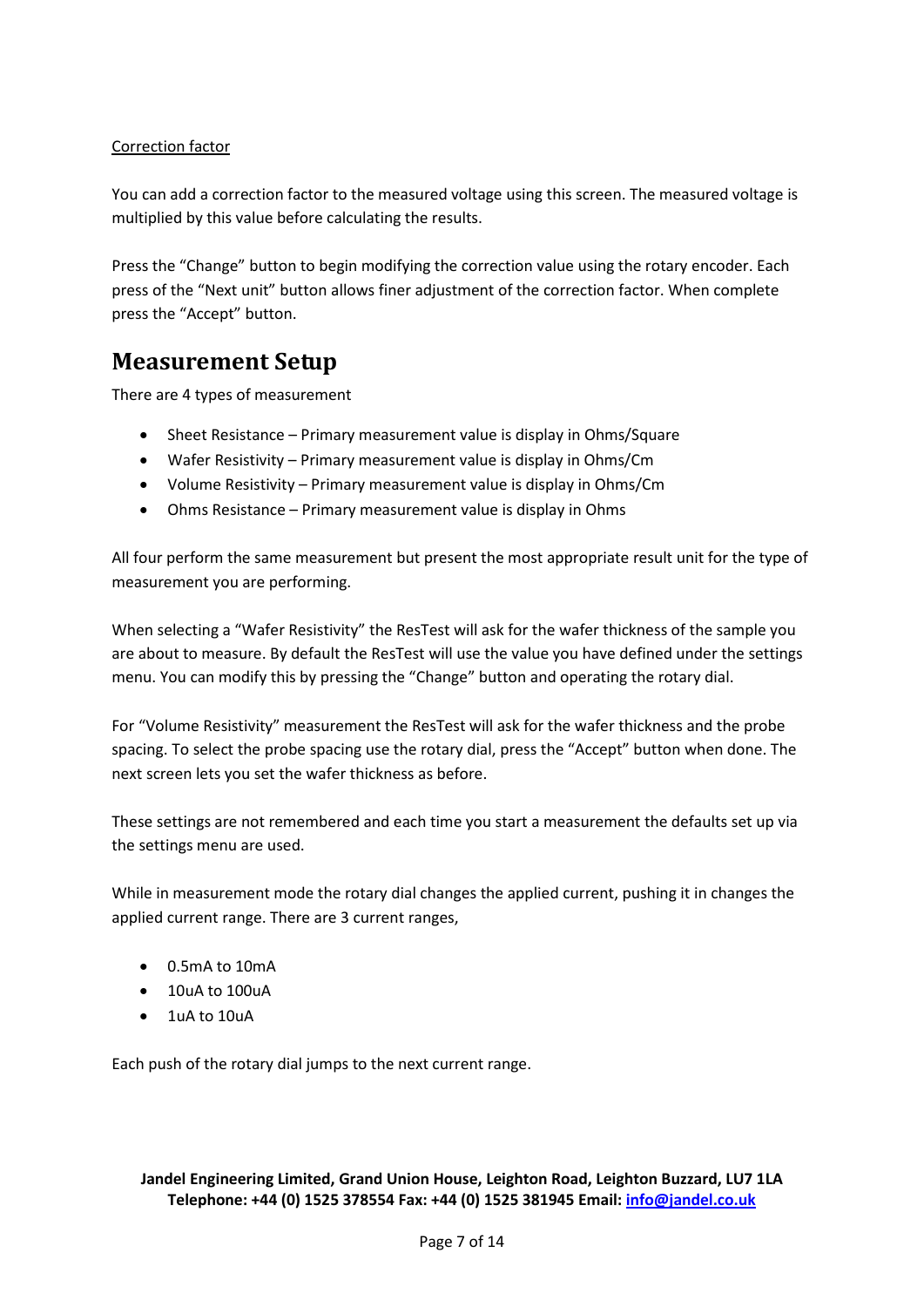# <span id="page-7-0"></span>**Measuring a Sample**

Upon selecting measurement the system enters measurement- standby mode, in this state no current is applied to the probe but you are free to dial in the current you will require. By pressing the "Activate" button current will be applied across the probe giving you a measurement value on the screen.

Whilst active the middle button cycles around the available options and the 3 button selects the current option. These options are:

- Reverse (-/+) This will reverse the polarity of the current being applied to the probe. The voltage measured will also be shown as negative
- Gain 1x / 100x if you have a very small voltage you can obtain higher measurement accuracy by using the 100x gain function.
- Save This will save the result to the ResTest's internal memory
- Save USB Will only appear if a USB memory stick is present, this will save the result directly to the memory stick, appending it to the results.csv file
- Standby Will turn off the applied current
- ReZero Removes internal offsets (Performed automatically when switching from standby to active).

While measuring you may see the following messages:

#### **"Contact Limit"** - This can mean two things:

You either have no connection to the item you are measuring, or the measured voltage is far too high. Check the probe connections and reduce the applied current.

**"Out of Range"** – The measured voltage has exceeded our input range, reduce the applied current down until it is within range.

**"Out of Range Remove Gain"** – The same as above, but you also have gain enabled which reduces the input range. Disable the gain and/or reduce the applied current.

## <span id="page-7-1"></span>**Measurement Tips**

- The ResTest performs best with a larger input voltage so if possible increasing the current to get a higher voltage.
- For low resistance samples where the measured voltage is very low on the highest current setting, enable 100x gain to give you a more accurate and stable result.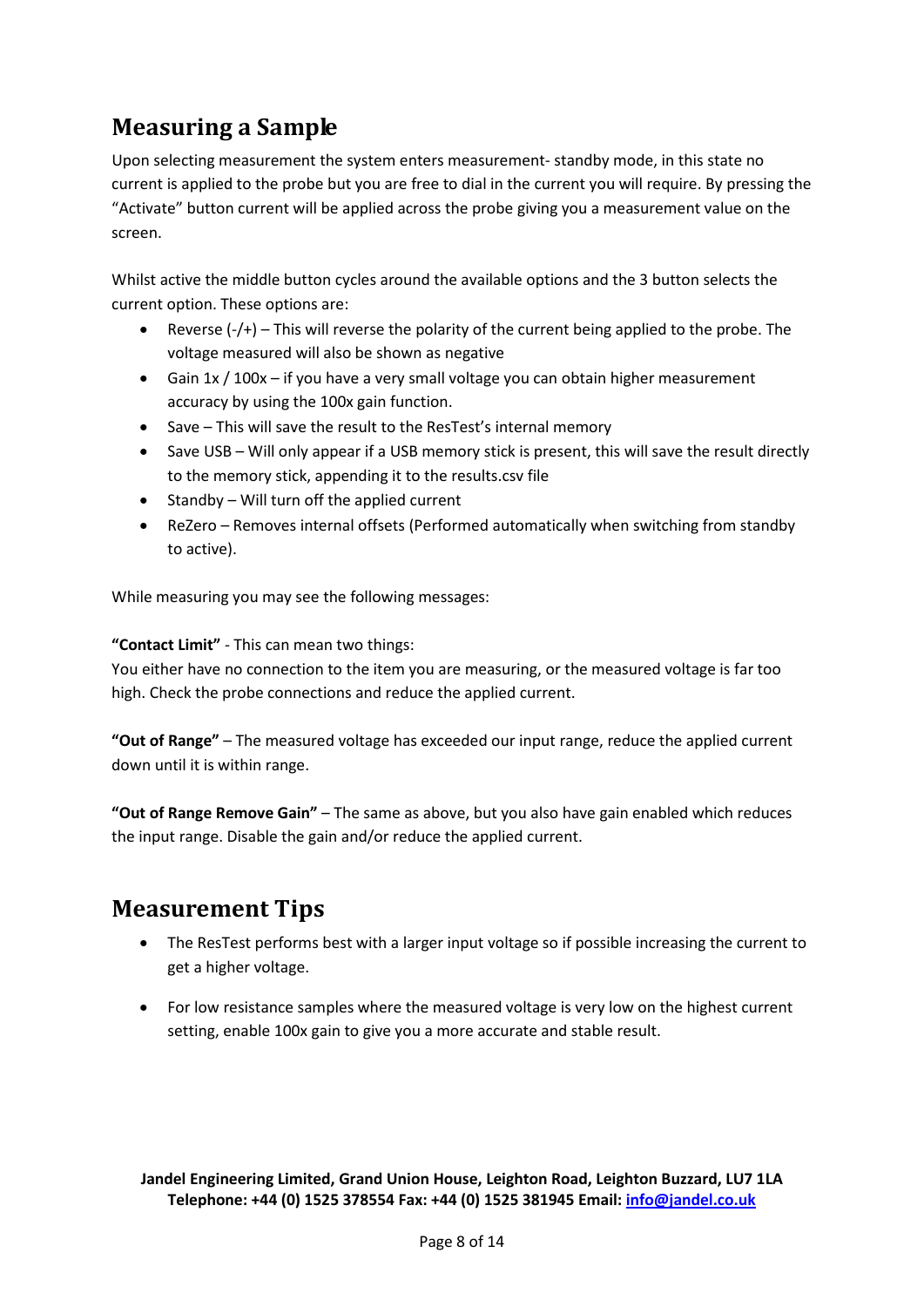# <span id="page-8-0"></span>**Download**

The ResTest unit can store up to 99 results internally, by using the download screen these results can be saved to the PC or direct to a USB memory stick. To download directly to your PC you will need to install the Jandel PC application.

The download screen can be accessed via the main screen by selecting the USB lead icon. On the download screen you have 2 options PC download and USB memory stick. The USB stick option will be greyed out if no suitable USB memory stick is found.



The rotary dial is used to choose between the PC download or the USB memory stick. When saving to a USB memory stick a file named "Results.csv" is created if not already there and results appended. If it already exists results are appended to the end of it.

From the download screen you also have the option to delete the results stored on the unit.

# <span id="page-8-1"></span>**Installing the Jandel PC application**

Insert the CD supplied with you new ResTest Unit in to your PC. Locate the PC application installer:



Jandel PC App Setup.exe **Type: Application** 

Double click the "Jandel PC App Setup.exe", click next, select the install directory and click install.

| x<br>Jandel ResTest Installer Setup: Installation Options<br>$\Box$ | x<br><b>(B)</b> Jandel ResTest Installer Setup: Installation Folder<br>$\Box$ |  |
|---------------------------------------------------------------------|-------------------------------------------------------------------------------|--|
| A few details about the application that you have created           | Choose directory to install<br>⊕                                              |  |
| Jandel Application Files<br>Select components to install:           | Destination Folder<br>C: \Program Files\Jandel ResTest\<br>Browse             |  |
| Space required: 166.0KB                                             | Space required: 166.0KB<br>Space available: 263.4GB                           |  |
| Cancel<br>Next<br>Nullsoft Install System v2.46                     | Install<br>$Back$<br>Cancel<br>Nullsoft Install System v2.46                  |  |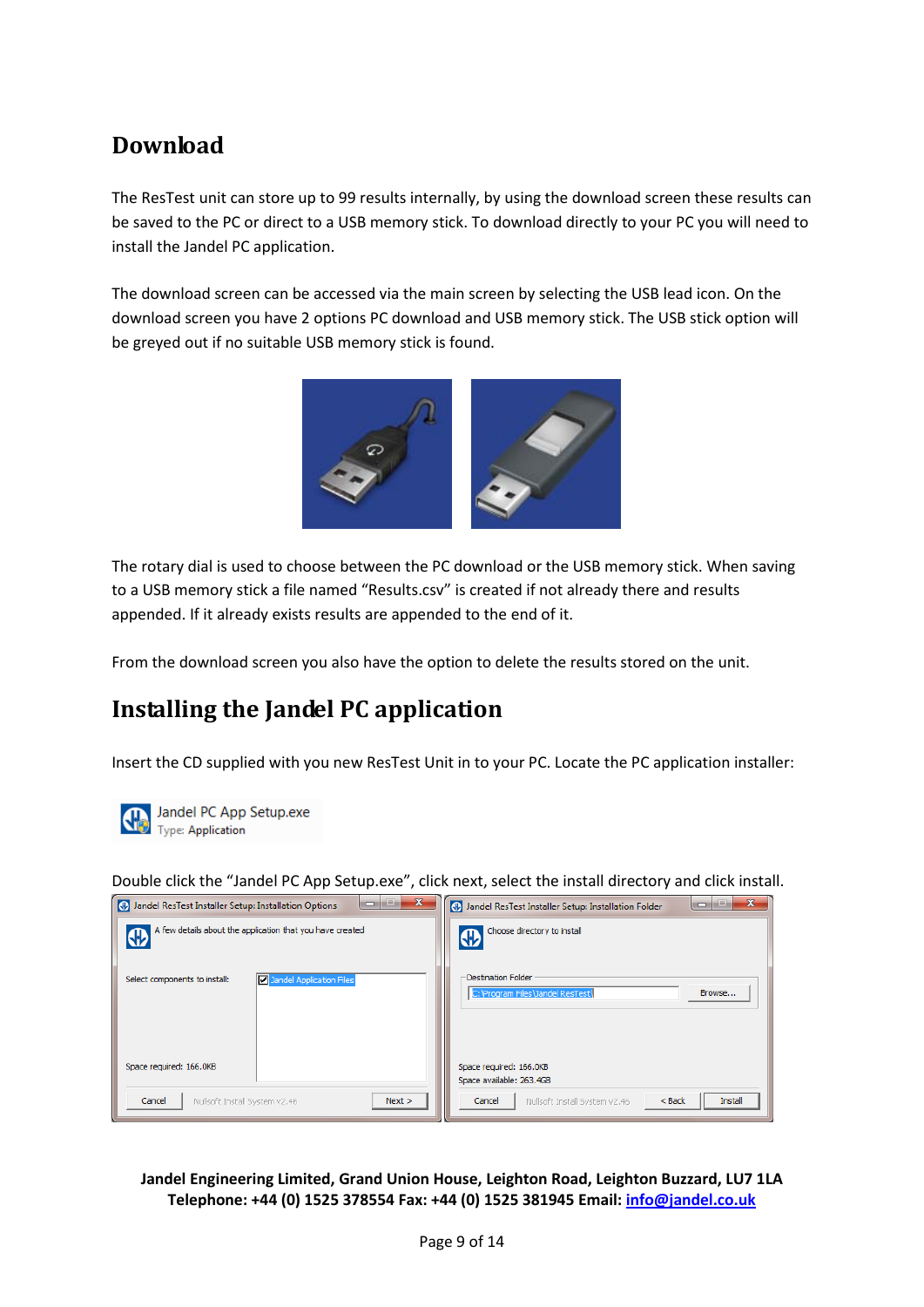When finished you can find the application shortcut in the start menu in the Jandel folder.

Before starting the PC application, please ensure you have attached the Jandel unit to you PC and you have installed the USB driver, which can also be found on the PC.

To check that your driver has successful install go to the window Device Manager and look for a "USB Serial Port". Make a note of the COM port number next to the USB serial port. You will need to know this before running the Jandel PC application. If there is a red mark next to the USB serial port you will need to resolve the driver issue before continuing.



Now Start the PC application

| Jandel - ResTest                     | $\mathbf x$<br>i m             |
|--------------------------------------|--------------------------------|
| <b>OJANDEL</b>                       | <b>ResTest</b><br>Version: 1.0 |
| Refresh<br>Comport:<br>COM31<br>▼    | Open                           |
| Result<br>Result File :              |                                |
| P:\result.csv                        |                                |
| Open File<br>Auto-generate File Name | <b>Browse</b>                  |
| Status: Communication Port Closed    |                                |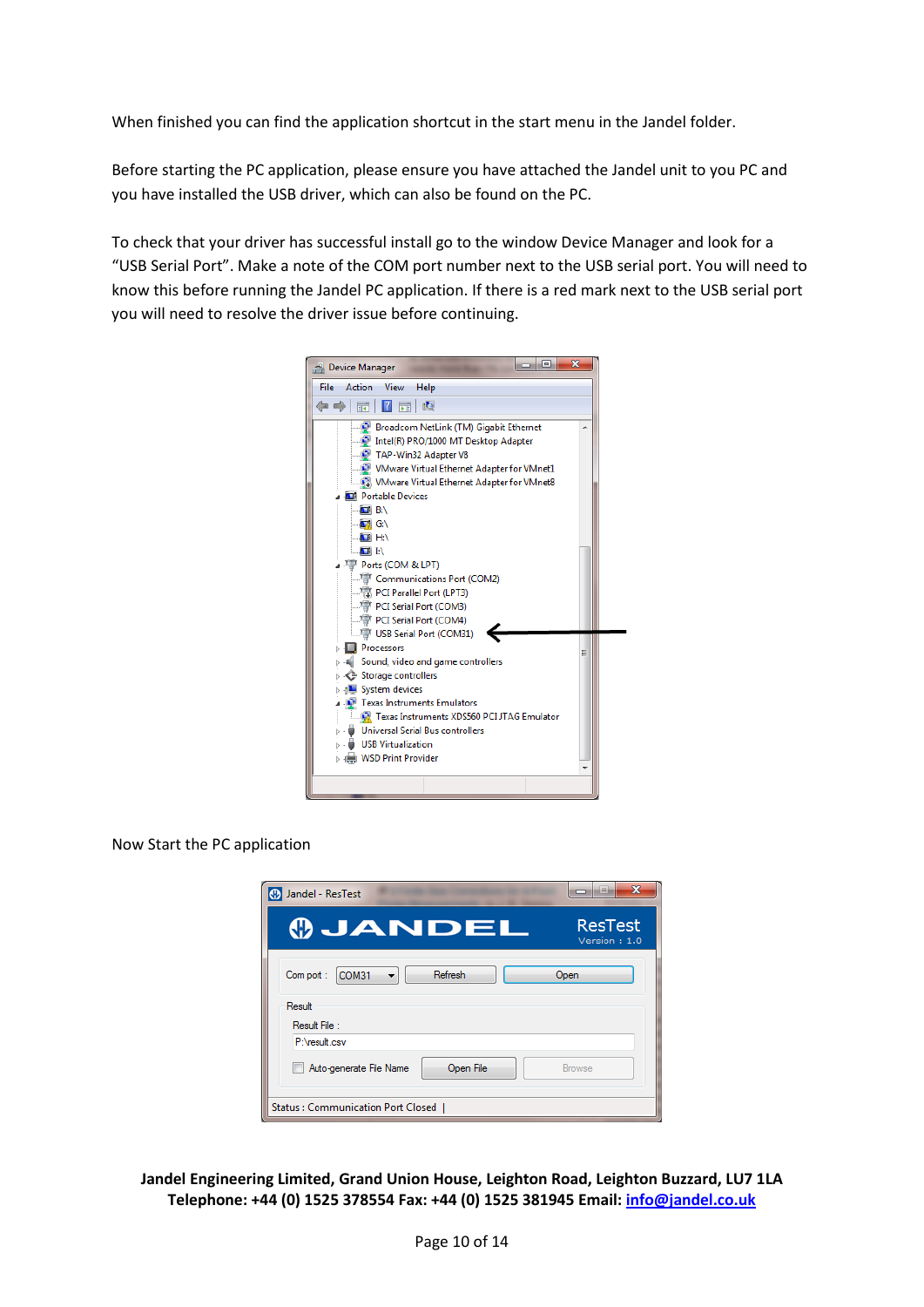Select the COM port number that matches the one found in the device manager and press open. The browse button can be used to select where you would like result file saved. To transfer results from the ResTest unit to the PC navigate to the Download screen and select "Save to PC"

Clicking the Auto-Generate check box will create a new file in the selected directory every time you press the download button on the ResTest.

Once the download is complete you will have a .CSV file which can be opened in excel, notepad or many other applications for analysis. Using the open file button will execute the .csv file with the default program registered with windows, in most cases this would be Excel.

## <span id="page-10-0"></span>**Trouble Shooting**

#### **Why are my measurements double what I would expect them to be?**

There are two possible reasons, you either have the wrong probe type (square instead of linear) selected or you have a correction factor set.

#### **The unit is ignoring my first button press**

When left for a period of time the unit will go to sleep and reduce the screen brightness, the first button press wakes the unit up but is then ignored.

#### **I cannot see any COM ports in the Jandel application**

Check the windows device manager for a "USB serial port" if it has a red symbol over it try updating the driver with the one supplied on the CD.

#### **I have opened the COM port but nothing happens when I press download on the ResTest**

You could have selected the wrong COM port if you have multiple ports on your system. Unplug the USB lead to the ResTest. Open the windows device manager, navigate to the Ports Section if it is there. Make a note of the COM ports that already exists, now plug the ResTest in and the new COM port that appears is your ResTest unit.

#### **I hear clicking when the ResTest powers up or during operation**

This is normal behaviour.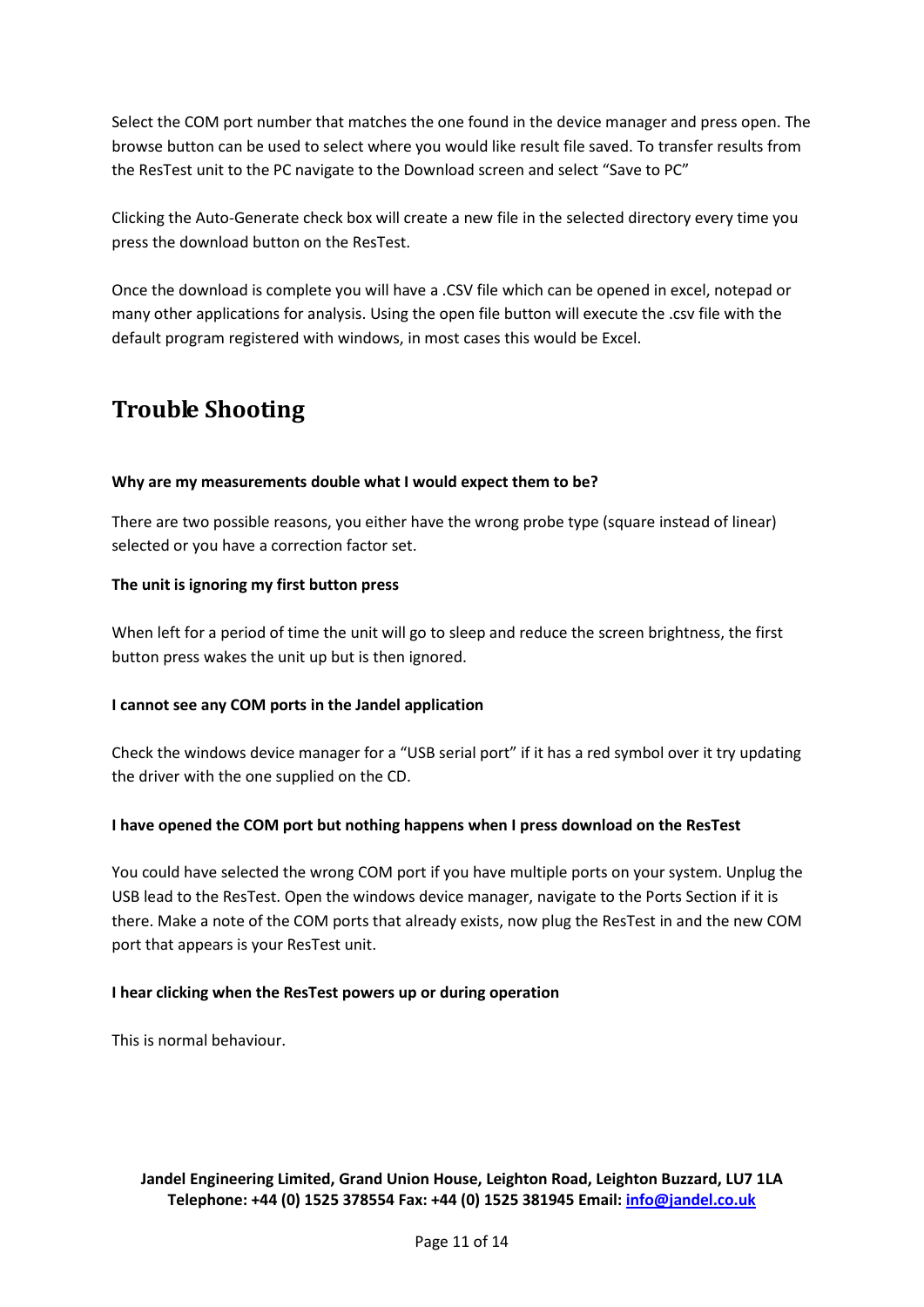# <span id="page-11-0"></span>**Useful Equations**

Sheet resistance (SR):  $= 4.5324 \times V/I$   $\Omega/\square$ 

Bulk Resistivity for a wafer:

 $= 4.5324 \times t \times V/I$   $\Omega$ cm Where *t* is wafer thickness in cm

Bulk resistivity:

 $= 2 \times \pi \times s \times V/I$  Ωcm Where *s* is the probe spacing in cm

Correction factors are required for probing close to an edge of a sample or for an unusual/intermediate shapes and sizes of sample can mean that correction factors are required. A broad range of correction factors have been determined by Haldor Topsoe. At <http://www.jandel.co.uk/topsoe.html> you can find all of the pages from the 1966 (revised 1968) Haldor Topsoe book, "Geometric Factors in Four Point Resistivity Measurement", with each page available as an individual PDF.

# <span id="page-11-1"></span>**Calibration**

The ResTest intelligently calibrates offsets and its input analog electronics every time you power it up. It does this calibration against 2 high precision reference resistors. To Improve confidence in the units accuracy further, these reference resistors can be measured and the software given the actual value of the reference resistor. All measurements and calibration are a ratio of measurements across these references.

**Before proceeding calibration must only be performed by qualified personnel, accidental damage caused whilst calibrating is not covered by the warranty.**

To access the calibration mode, you first must remove the cover by unscrewing the four screws on the bottom of the unit and lifting the lid off. Plug power in and power up the unit. Once at the main screen press the button on the back of the vertically mounted PCB the screen should switch to show the calibration screen.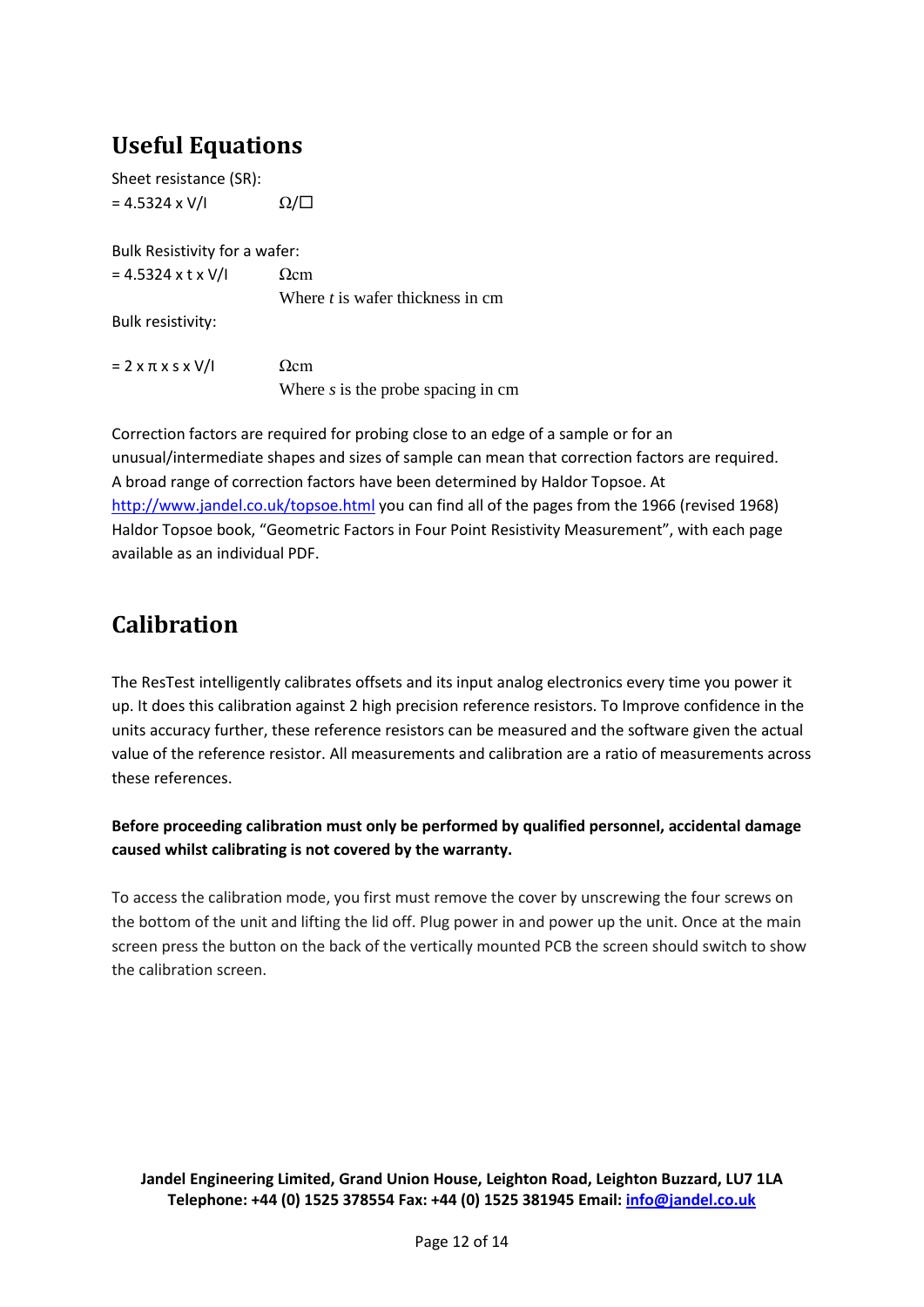

There are 2 reference resistors on the horizontally mount board that are used to self calibrate when taking a measurement, a 10K $\Omega$  and 100 $\Omega$ . This screen lets you dial in the measured resistance of these 2 references. The 2 reference resistors can only be measured whilst you are modifying the value of that reference on the screen as the relays have to be operated to isolate them and allow measurement.

Set up your resistance meter and connect your probes across J21 and J28 to measure the 100  $\Omega$ .

Press the "Change" button to start, using the rotary dial you can modify the value on the screen to match the value you have measured the reference to be.

Each subsequent press of the "Next unit" button changes how much the reference is modified by the rotary dial.

Once you're done modifying the 100  $\Omega$  value the unit switches to isolate the 10K $\Omega$ , move your probes to J29 and J30, repeat the procedure and modify the value on the screen to match your reading.

You can keep pressing this button to go back around and modify the values. When you are finished press the "Accept" button to save the calibration values to the unit.